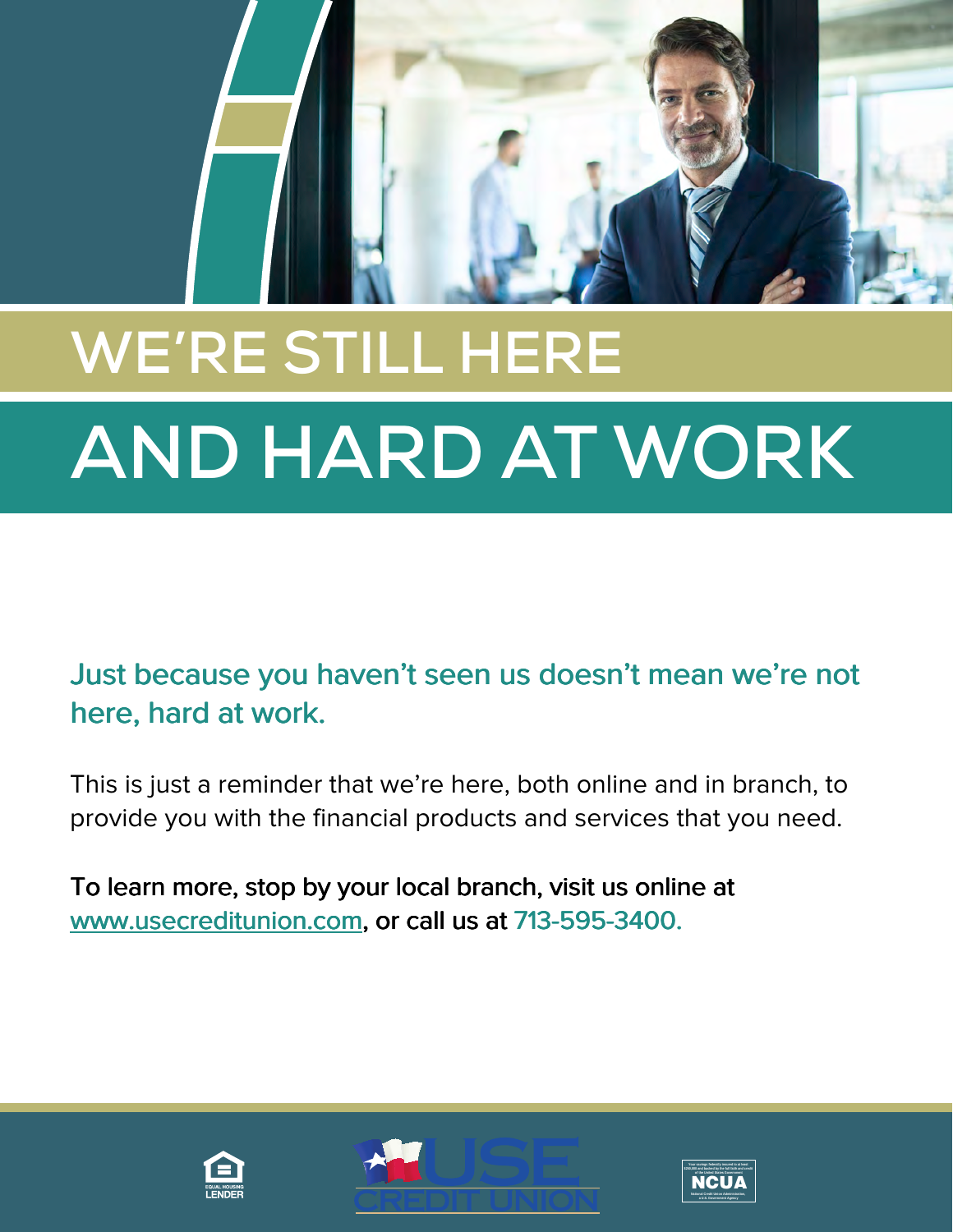

## THERE COULD BE CASH IN YOUR THERE COULD BE CASH IN YOUR CAR CAR

Auto loan rates are at an all-time low. Which means that now is the perfect time to consider refinancing that loan and, perhaps, get some cash out of your car. You could lower your monthly payment or, at our lower interest rate, save some money over the life of your loan. To learn more about our low interest loans and the refinancing process, visit your local USE Credit Union branch and speak with a loan officer, call us at 713-595-3400, or visit us online at <www.usecreditunion.com>